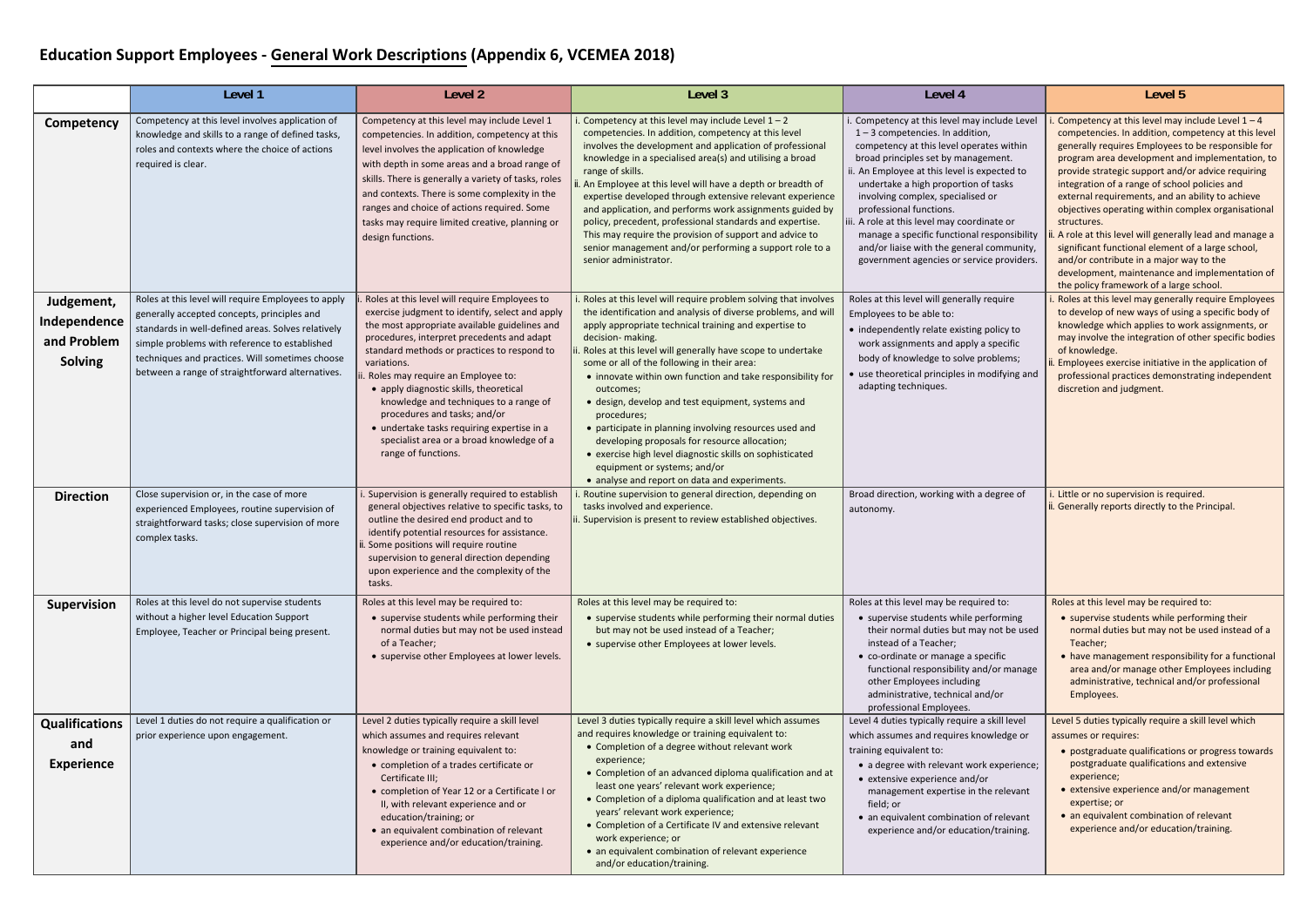**Education Support Employees – Typical Duties\* (Appendix 6, VCEMEA <sup>201</sup> 8)**

|                                |                                                                                                                                                                                                                                                                                                                                                                                                                                                                                                                                                                                                                                                                                                                                                                                                                                                                                                                                                                                                                                                                          | $\frac{1}{2}$ $\frac{1}{2}$ $\frac{1}{2}$ $\frac{1}{2}$ $\frac{1}{2}$ $\frac{1}{2}$ $\frac{1}{2}$ $\frac{1}{2}$ $\frac{1}{2}$ $\frac{1}{2}$ $\frac{1}{2}$ $\frac{1}{2}$ $\frac{1}{2}$ $\frac{1}{2}$ $\frac{1}{2}$ $\frac{1}{2}$ $\frac{1}{2}$ $\frac{1}{2}$ $\frac{1}{2}$ $\frac{1}{2}$ $\frac{1}{2}$ $\frac{1}{2}$                                                                                                                                                                                                                                                                                                                                                                                                                                                                                                                                                                                                                                                                                                                                                                                                                                                                                                                                                                                                                                                                                                                                                                                                                                                                               |                                                                                                                                                                                                                                                                                                                                                                                                                                                                                                                                                                                                                                                                                                                                                                                                                                                                                                                                                                                                                                                                                                                                           |                                                                                                                                                                                                                                                                                                                                                                                                                                                                                                                                                                      |                                                                                                                                                                                                        |
|--------------------------------|--------------------------------------------------------------------------------------------------------------------------------------------------------------------------------------------------------------------------------------------------------------------------------------------------------------------------------------------------------------------------------------------------------------------------------------------------------------------------------------------------------------------------------------------------------------------------------------------------------------------------------------------------------------------------------------------------------------------------------------------------------------------------------------------------------------------------------------------------------------------------------------------------------------------------------------------------------------------------------------------------------------------------------------------------------------------------|---------------------------------------------------------------------------------------------------------------------------------------------------------------------------------------------------------------------------------------------------------------------------------------------------------------------------------------------------------------------------------------------------------------------------------------------------------------------------------------------------------------------------------------------------------------------------------------------------------------------------------------------------------------------------------------------------------------------------------------------------------------------------------------------------------------------------------------------------------------------------------------------------------------------------------------------------------------------------------------------------------------------------------------------------------------------------------------------------------------------------------------------------------------------------------------------------------------------------------------------------------------------------------------------------------------------------------------------------------------------------------------------------------------------------------------------------------------------------------------------------------------------------------------------------------------------------------------------------|-------------------------------------------------------------------------------------------------------------------------------------------------------------------------------------------------------------------------------------------------------------------------------------------------------------------------------------------------------------------------------------------------------------------------------------------------------------------------------------------------------------------------------------------------------------------------------------------------------------------------------------------------------------------------------------------------------------------------------------------------------------------------------------------------------------------------------------------------------------------------------------------------------------------------------------------------------------------------------------------------------------------------------------------------------------------------------------------------------------------------------------------|----------------------------------------------------------------------------------------------------------------------------------------------------------------------------------------------------------------------------------------------------------------------------------------------------------------------------------------------------------------------------------------------------------------------------------------------------------------------------------------------------------------------------------------------------------------------|--------------------------------------------------------------------------------------------------------------------------------------------------------------------------------------------------------|
|                                | Level 1                                                                                                                                                                                                                                                                                                                                                                                                                                                                                                                                                                                                                                                                                                                                                                                                                                                                                                                                                                                                                                                                  | Level 2                                                                                                                                                                                                                                                                                                                                                                                                                                                                                                                                                                                                                                                                                                                                                                                                                                                                                                                                                                                                                                                                                                                                                                                                                                                                                                                                                                                                                                                                                                                                                                                           | Level 3                                                                                                                                                                                                                                                                                                                                                                                                                                                                                                                                                                                                                                                                                                                                                                                                                                                                                                                                                                                                                                                                                                                                   | Level 4                                                                                                                                                                                                                                                                                                                                                                                                                                                                                                                                                              | Level 5                                                                                                                                                                                                |
| School Administration Services | Performing a reception function, including<br>providing information, making<br>appointments and bookings, responding to<br>enquiries from parents, students,<br>Employees and general public in<br>accordance with school procedures;<br>undertaking a wide range of secretarial and<br>clerical duties, including word processing,<br>maintain email and computerised records,<br>taking of minutes and writing of reports (as<br>directed);<br>performing duties involving the inward and<br>outward movement of mail, copying,<br>maintaining and retrieving records, straight<br>forward data entry and retrieval;<br>operating routine office equipment, such a<br>computer, photocopier, scanner, facsimile,<br>binding machine, guillotine, franking<br>machine;<br>assisting with the preparation of internal<br>and external publications;<br>monitoring and maintaining stock levels of<br>stationery/materials within established<br>parameters, including re-ordering;<br>carrying out financial transactions such as<br>receipting, banking and petty cash. | Providing administrative support to management personnel,<br>including arranging appointments, diary and calendar<br>management and preparing both confidential and general<br>correspondence;<br>b) liaising with, and managing enquiries from students, parents,<br>Employees and the general public;<br>using computer software packages, including desktop publishing,<br>spreadsheets, database and/or web software, at an advanced<br>level;<br>d) preparing government and statutory authority returns for<br>authorisation;<br>e) maintaining the schools financial records, including:<br>entering and retrieving financial data and preparing financial<br>and management reports for review and authorisation;<br>undertaking bank and ledger reconciliations;<br>(ii)<br>preparing financial documentation and data for the budget;<br>(iii)<br>maintaining accounting bookkeeping records.<br>(iv)<br>preparing monthly summaries of debtors and creditors ledger<br>transactions with reconciliations;<br>g) reconciling school spending against budget;<br>applying inventory and purchasing control procedures;<br>h)<br>administering the personnel function for a school using a payroll<br>bureau, or in<br>a small school, including:<br>maintaining personnel records;<br>(i)<br>calculating and maintaining wage and salary records;<br>(ii)<br>(iii)<br>providing standard information and advice to staff on<br>salaries and basic details of their conditions of employment;<br>calculating staff entitlements e.g. Positions of Leadership,<br>(iv)<br>leave, benefits. | a) Responsibility for the efficient clerical and/or financial administration of<br>a unit;<br>b) providing designated high level support to senior school leadership,<br>including initiating complex or confidential reports, documents and<br>correspondence;<br>c) administering the personnel function in a school, including:<br>(i) maintaining personnel records;<br>(ii) calculating and maintaining wage and salary records.<br>d) coordinating and/or administering the general financial operations of a<br>unit;<br>providing high level assistance to a Business<br>Manager/Accountant/Principal in the preparation of supporting data,<br>reports and other documentation for financial/budgetary decision<br>making purposes;<br>responsibility for functions such as:<br>$f$ )<br>preparing the accounts of a school to operating statement stage;<br>using advanced techniques and methods to analyse and interpret<br>(ii)<br>the financial statements and formulating period and year end<br>entries;<br>monitoring and managing debtors;<br>Co-ordinating the work of School Services Officers.<br>g)                 | Managing a significant functional unit<br>$ a\rangle$<br>with a diverse or complex set of<br>functions and substantial resources;<br>b) coordinating or managing the<br>administrative services across two or<br>more campuses of a secondary college;<br>being responsible for the financial<br>functions and/or team in a school;<br>providing high level financial advice and<br>support and complex budget advice and<br>support;<br>managing the provision of services<br>including buildings, maintenance,<br>cleaning, residential, food and transport.       | Leading and managing a<br>significant functional unit with<br>a diverse or complex set of<br>functions and substantial<br>resources in a large school.                                                 |
| Student Support                | Assisting student learning in specified learning<br>areas and tasks, either individually or in a<br>group, under the specific direction and<br>supervision of a Teacher or a higher level<br>Employee;<br>b) providing general assistance of a supporting<br>nature to Teachers on a directed basis;<br>providing basic physical, social and emotional<br>care for students e.g. toileting, meals and<br>lifting;<br>d) assisting with clerical duties associated with<br>regular school activities e.g. student records,<br>equipment records;<br>assisting with the collection, preparation and<br>e)<br>distribution of learning materials;<br>providing limited assistance with<br>communication between Teachers and non-<br>English speaking parents/students;<br>assisting in interpreting and/or translating of<br>basic, non-complex documents.                                                                                                                                                                                                                 | Assisting student learning, where discretion and judgement is<br>required (including providing more individualised approaches and<br>intervention strategies, and assisting in identification of learning<br>needs and evaluation of progress under the general supervision<br>and direction of the Teacher);<br>b) participate in the monitoring, evaluation and reporting of student<br>learning and programs;<br>work with students to enable them to use specialised<br>C)<br>augmentative communication and adaptive technology to<br>enhance student access to the curriculum;<br>d) under the general supervision and direction of teaching staff,<br>undertake specialist assistance to students in specific learning<br>areas e.g. languages, technology, the Arts;<br>e) under the general supervision and direction of teaching staff,<br>undertake learning support activities involving specialist cultural<br>understanding and skills, e.g.:<br>(i) assisting students with classroom activities;<br>(ii) supporting Teachers to understand the educational, health<br>and welfare needs of Koori and refugee students;<br>(iii) acting as a cultural support person or mentor;<br>(iv) assisting in the delivery of culturally inclusive curriculum.<br>providing basic support to students within defined principles and<br>parameters;<br>g) assisting in wellbeing programs and/or supporting a Chaplaincy<br>program.                                                                                                                                                         | Undertaking specialist intervention strategies requiring advanced<br>a)<br>training and expertise;<br>coordinating the work of a specialised unit in a school;<br>providing standard professional services within defined organisational<br>parameters under general guidance from senior staff;<br>d) providing professional reports requiring factual analysis, including<br>assessments and recommendations for consideration by others;<br>providing standard clinical professional services to students within the<br>parameters of school policy and guidelines;<br>conducting basic training and instruction related to the professional<br>field for school colleagues;<br>working as a provisionally registered Psychologist;<br>actively working within and for the school community to assist in<br>creating a culturally inclusive and supportive environment through such<br>duties as:<br>(i) engaging actively with parents and local aboriginal or refugee<br>communities, agencies and networks;<br>(ii) assisting in the professional learning of Teachers;<br>(iii) assisting the organisation of cultural activities. | Providing standard professional services<br>at an experienced level within defined<br>organisational parameters;<br>providing complex professional reports<br>requiring in-depth factual analysis,<br>including assessments and<br>recommendations for consideration by<br>others;<br>providing standard clinical professional<br>  c)  <br>services to students within the<br>parameters of school policy and<br>guidelines;<br>making decisions on complex<br>intervention strategies that may have<br>significant consequences for clients and<br>their families. | Managing at a high level the<br>delivery of professional<br>support services in a large<br>school, including the<br>development of policy and<br>operational practices to guide<br>the work of others. |

\* The duties listed are examples of activities typically undertaken by Employees in different roles at each of the classification levels. Roles at <sup>a</sup> particular level may include duties from lower levels.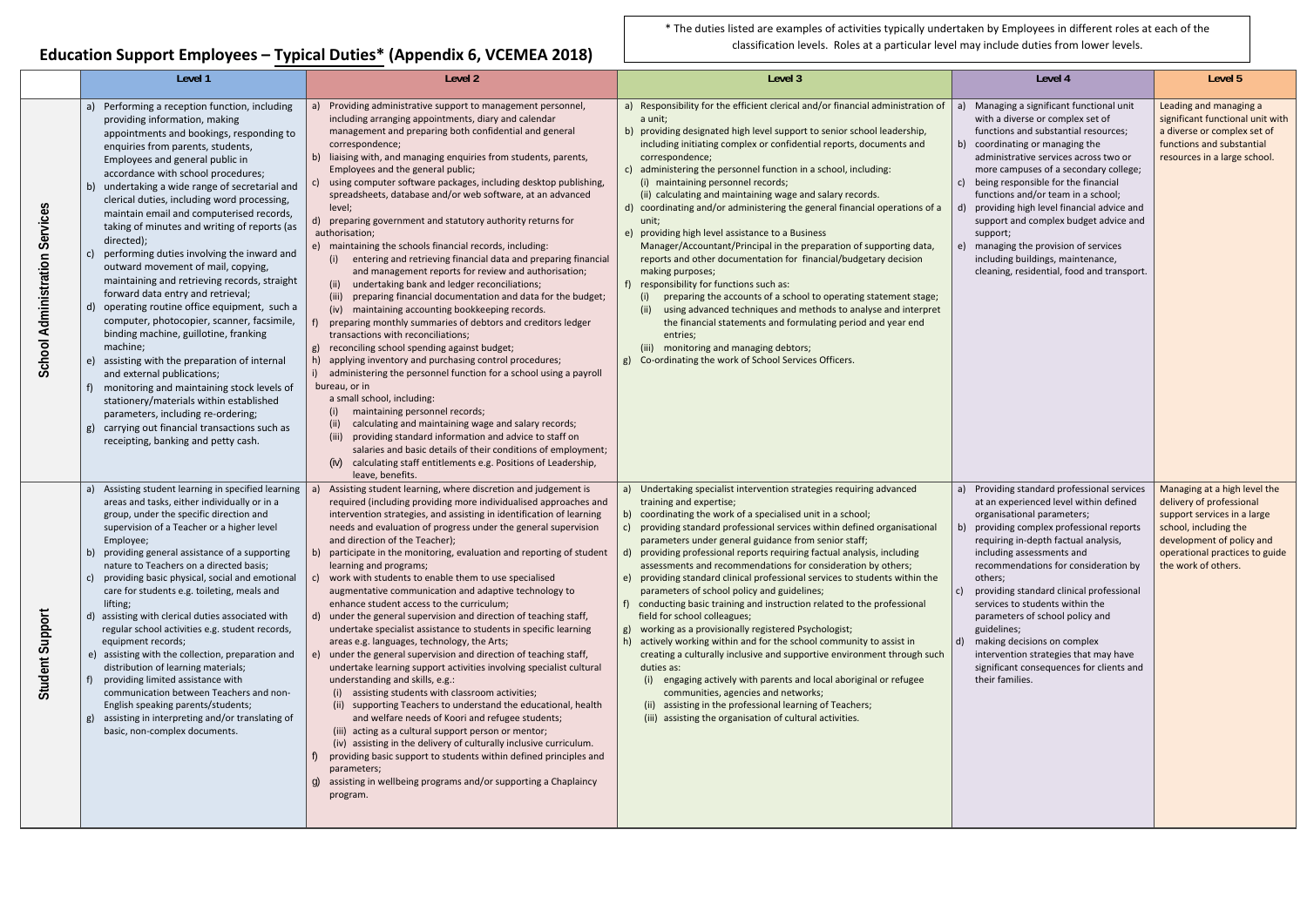|                                                                   | Level 1 | Level 2                                                                                                                                                                                                                                                                                                                                                                                                                                                                                                                                                                                                                                                                                                                                                                                                                                                                                                                                                                                                                                                                                                                                                                                                                             | Level 3                                                                                                                                                                                                                                                                                                                                                                                                                                                                                                                                                                                                                                                                                                                                                                                                                                                                                                             | Level 4                                                                                                                                                                                                                                                                                                                                                                                                                                                                                                                                                                                                                                                                                                               | Level 5                                                                                                                                                           |
|-------------------------------------------------------------------|---------|-------------------------------------------------------------------------------------------------------------------------------------------------------------------------------------------------------------------------------------------------------------------------------------------------------------------------------------------------------------------------------------------------------------------------------------------------------------------------------------------------------------------------------------------------------------------------------------------------------------------------------------------------------------------------------------------------------------------------------------------------------------------------------------------------------------------------------------------------------------------------------------------------------------------------------------------------------------------------------------------------------------------------------------------------------------------------------------------------------------------------------------------------------------------------------------------------------------------------------------|---------------------------------------------------------------------------------------------------------------------------------------------------------------------------------------------------------------------------------------------------------------------------------------------------------------------------------------------------------------------------------------------------------------------------------------------------------------------------------------------------------------------------------------------------------------------------------------------------------------------------------------------------------------------------------------------------------------------------------------------------------------------------------------------------------------------------------------------------------------------------------------------------------------------|-----------------------------------------------------------------------------------------------------------------------------------------------------------------------------------------------------------------------------------------------------------------------------------------------------------------------------------------------------------------------------------------------------------------------------------------------------------------------------------------------------------------------------------------------------------------------------------------------------------------------------------------------------------------------------------------------------------------------|-------------------------------------------------------------------------------------------------------------------------------------------------------------------|
| Services<br>Curriculum Resource<br>General                        | N/A     | a) Applying specialised knowledge in specific function area i.e.<br>science laboratory, ICT support, library;<br>b) providing specialised knowledge that is relied upon to<br>deliver support services under direction e.g. information<br>technology and technical support in science laboratories<br>and libraries;<br>c) applying technical and/or scientific principles to enable the<br>performance of a variety of inter-related technical tasks;<br>d) evaluating and making recommendations for the purchase<br>of technical or computer equipment;<br>e) assist with training and/or instruction in respect to<br>technical systems or scientific processes;<br>maintaining booking and repair/replace systems for<br>equipment;<br>routine ordering and maintenance of equipment and<br>materials.                                                                                                                                                                                                                                                                                                                                                                                                                        | a) Undertaking some responsibility for other Employees in the<br>work area;<br>b) providing assistance or guidance to other Employees in the<br>work area;<br>c) exercising judgement and discretion in providing technical<br>assistance in the operation of a library, laboratory, or<br>technology centre;<br>exercising discretion and judgement in assisting students<br>d)<br>and Employees to access information and to use equipment<br>in a library, laboratory or a technology centre;<br>e) assisting with the planning and organisation of a laboratory<br>or technology centre and fieldwork;<br>investigating and reporting on the efficiency and<br>effectiveness of system design;<br>conducting training and instruction to school colleagues<br>within the technical field;<br>regularly interacting with a range of external or internal<br>clients to provide advice or specialist information. | Providing specialist technical advice, direction and<br>assistance in the Employee's area of expertise using the<br>application of knowledge gained through formal<br>study/qualifications applicable to this level;<br>being responsible for a significant and discrete functional<br>b)<br>unit, which ordinarily will involve the supervision of its<br>staff;<br>liaising and negotiating to a significant degree with<br>Teachers on curriculum matters;<br>d) providing expertise and leadership in policy development<br>to guide the work of others, including Teachers;<br>e) developing and delivering professional development<br>programs for colleagues or other staff involved in a<br>technical field. | Leading and managing a significant f<br>diverse or complex set of functions a<br>a large school, including initiating, de<br>implementing key policy initiatives. |
| Services<br>Library /AV<br>Services<br>source<br>ρê<br>Curriculum | N/A     | a) Performing a range of basic library transactions, including<br>processing, cataloguing and accessioning books,<br>stocktaking, preparing display materials, using circulation<br>systems, general photocopying and related clerical tasks;<br>b) maintaining, controlling, operating and demonstrating the<br>use of audio-visual equipment, where there is limited<br>complexity, including assisting with audio and video<br>recording;<br>assisting students and Teachers to use the catalogue<br>and/or locate books and resource materials;<br>d) explaining the function and use of library and library<br>equipment to students;<br>e) maintaining catalogues of recorded programs in<br>accordance with established routines, methods and<br>procedures;<br>under direction, assisting teaching staff to take story<br>groups;<br>searching and identifying fairly complex bibliographic<br>material;<br>h) answering ready references inquiries;<br>operating a wide range of audio-visual or computer<br>equipment;<br>demonstrating and explaining the routine operation of<br>audio-visual, computer and other similar equipment;<br>recording materials by means of sound and photographic<br>k)<br>equipment, etc. | a)<br>Preparing descriptive cataloguing for library materials;<br>b) supervising the operation of circulation systems;<br>answering reference and information inquiries, other than<br>C)<br>ready reference;<br>d) providing advanced guidance in the use of information<br>systems;<br>e) producing advanced resource materials e.g. multi-media<br>kits, video and film clips;<br>teaching advanced audio-visual, computer and other<br>technical skills to students and Teachers;<br>searching and verifying bibliographical data where<br>judgement and discretion is involved;<br>h) assisting with supervision of students in the library where<br>discretion and judgement is involved.                                                                                                                                                                                                                     | Demonstrating and instructing students and Employees with<br>respect to the use of complex audio-visual or computer<br>equipment, using a variety of routines, methods and<br>procedures, with a depth of knowledge in the requisite areas.                                                                                                                                                                                                                                                                                                                                                                                                                                                                           |                                                                                                                                                                   |

|     | Level 5                                                                                                                                                                                                                       |
|-----|-------------------------------------------------------------------------------------------------------------------------------------------------------------------------------------------------------------------------------|
|     | Leading and managing a significant functional unit with a<br>diverse or complex set of functions and substantial resources in<br>a large school, including initiating, developing and<br>implementing key policy initiatives. |
| nal |                                                                                                                                                                                                                               |
| nt  |                                                                                                                                                                                                                               |
|     |                                                                                                                                                                                                                               |
|     |                                                                                                                                                                                                                               |
| h   |                                                                                                                                                                                                                               |
| ЭS. |                                                                                                                                                                                                                               |
|     |                                                                                                                                                                                                                               |
|     |                                                                                                                                                                                                                               |
|     |                                                                                                                                                                                                                               |
|     |                                                                                                                                                                                                                               |
|     |                                                                                                                                                                                                                               |
|     |                                                                                                                                                                                                                               |
|     |                                                                                                                                                                                                                               |
|     |                                                                                                                                                                                                                               |